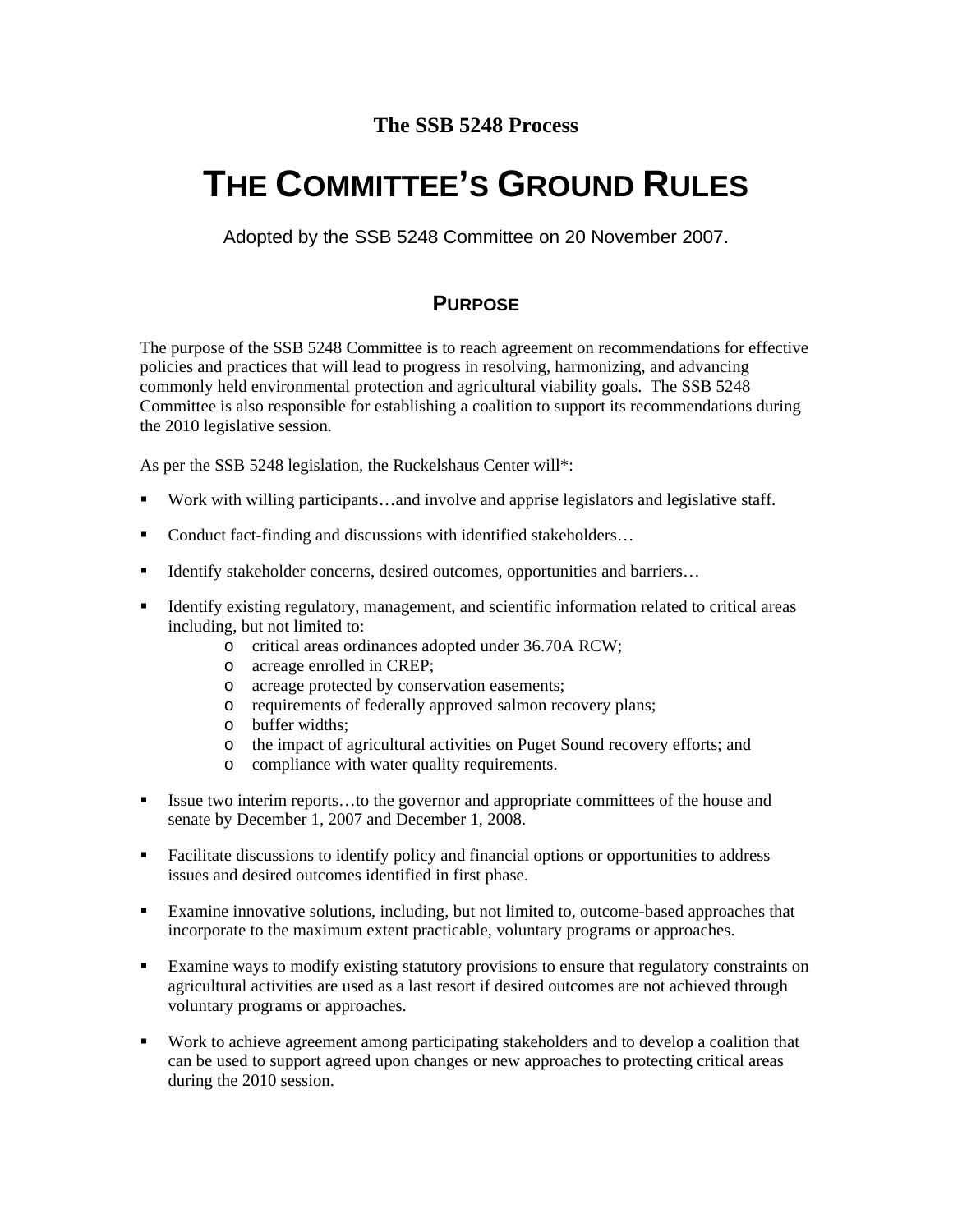Issue a final report of findings and legislative recommendations to the governor and appropriate committees of the house and senate by September 1, 2009.

*\* Excerpts paraphrased from SSB 5248 related to the stakeholder process. The legislation is attached.* 

## **GROUND RULES**

The following ground rules have been established by agreement of the Committee to arrange a productive and effective venue in which to carry out the stakeholder process described in the legislation.

#### **PARTICIPATION:**

- 1. The SSB 5248 process will involve willing participants, including but not limited to, agricultural, environmental, tribal and local government interests. The Committee consists of representatives of those four groups. It is intended that each group:
- reflects and represents the diversity of experiences and interests within its community;
- **e** effectively represents and informs its community; and
- reaches agreements with the other caucuses with the support of its community.
- 2. It is intended that each group be mindful of a desire to keep the total number of participants at the table to a manageable size. Based on this interest, the process will be initially established with seven (7) representatives from agriculture, four (4) representatives from the environmental community, four (4) representatives from local government, and up to six (6) representatives from Tribal governments and entities. These four groupings will be referred to as "caucuses." If a member of a caucus is unable to serve, the members of the caucus may name a replacement and bring them up-to-date on the status of the process. Prior to appointing members, a caucus will consult with the Ruckelshaus Center in order to ensure that the agreed upon numbers and process are followed, but will make the choices based on the needs and credibility within its community.
- 3. Each caucus may have) alternate representatives, who, like the primary representatives, will be involved on an on-going basis. All caucuses share an interest in ensuring that alternates (or replacements) are "up to speed" so that their participation does not result in the Committee revisiting issues or repeating discussions, and so that no matter who sits at the table representing any of the caucuses, the process continues to move forward. The members of the alternate's caucus shall be responsible for ensuring that she/he is fully briefed and authorized to reach agreement.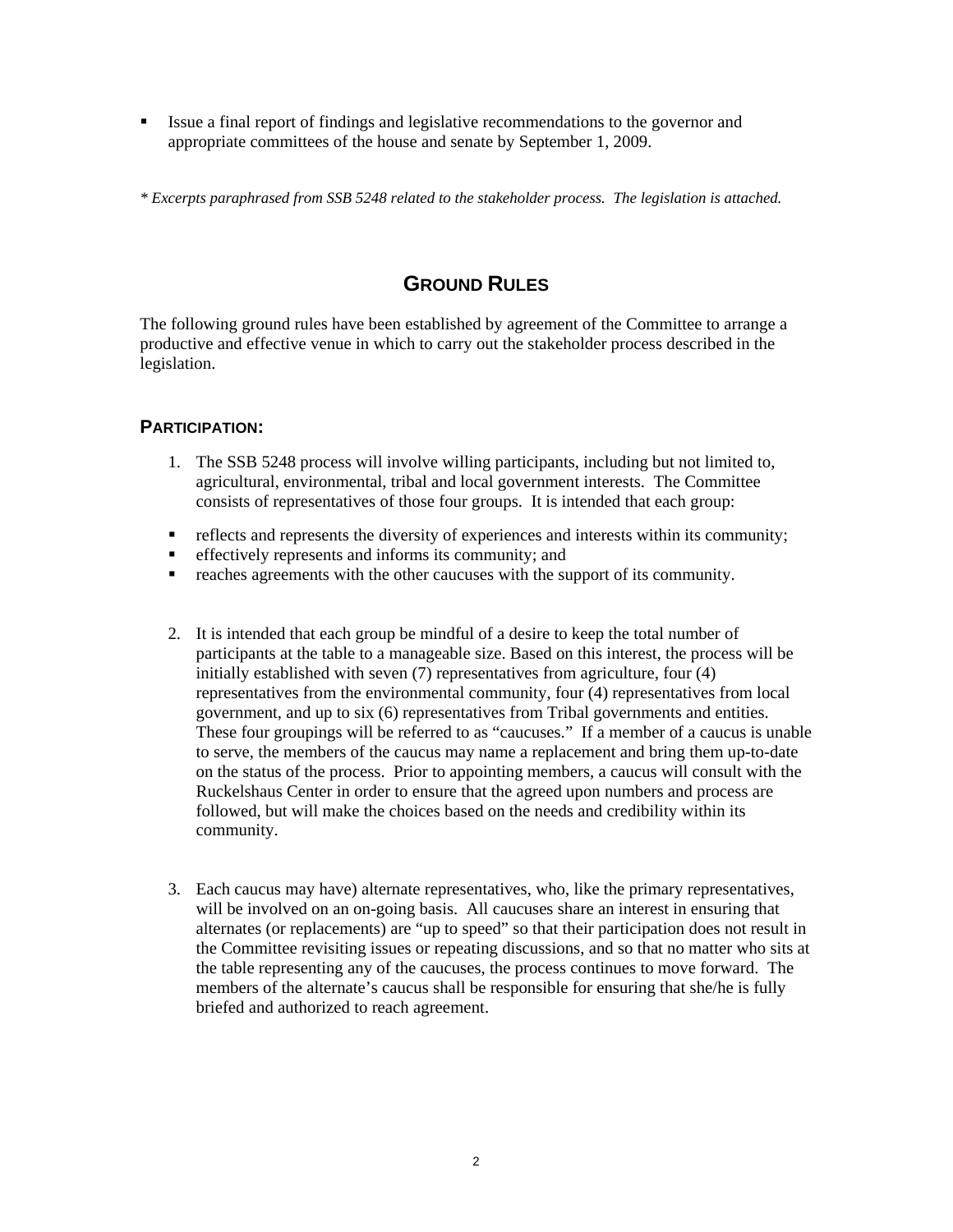- 4. To help in building both viable, informed agreements and a coalition of support for the SSB 5248 Committee's recommendations, other parties will be engaged, including a senior representative of the Governor's Office, who will act as a liaison to the Committee. The liaison will:
- sit "at the table" and participate in the discussions;
- serve as a contact between the Committee and the Governor's Office and all state agencies, including, but not limited to, the departments of Agriculture, Ecology, Fish and Wildlife, Natural Resources, and Community, Trade and Economic Development, and the Office of Financial Management;
- ensure access to data, information and other resources from the Governor's Office and state agencies; and
- actively consult with those he represents about the Committee's deliberations.
- 5. Legislative staff will attend meetings of the Committee to ensure that legislators are kept abreast of the Committee's progress. These staff members are expected to serve the same roles with the legislature that the Governor's liaison serves with the executive branch. The legislative staff liaisons will be drawn from appropriate committees of the house and the senate, and from the caucuses of the majority and minority parties. The Ruckelshaus Center will continually work with legislative staff to ensure continuity and effective means for involvement.
- 6. Other organizations or individuals will be invited by the Committee to make presentations and/or participate in and observe the discussions. The Center will manage the process of invitation and participation in consultation with the SSB 5248 Committee.
- 7. The Committee intends to hold public meetings around the State to seek input or to provide information on its progress.
- 8. The Center will work in consultation with the Committee, as necessary and appropriate, to ensure appropriate opportunities for the input of those in attendance, whether under the circumstances described in ground rule #6 or those envisioned in ground rule #7.
- 9. Meetings of the Committee will be open to observers from the general public or who represent interested parties, as well as being open to the media. A sign-in sheet will be provided so that the Center can adequately provide process and Committee information to these observers.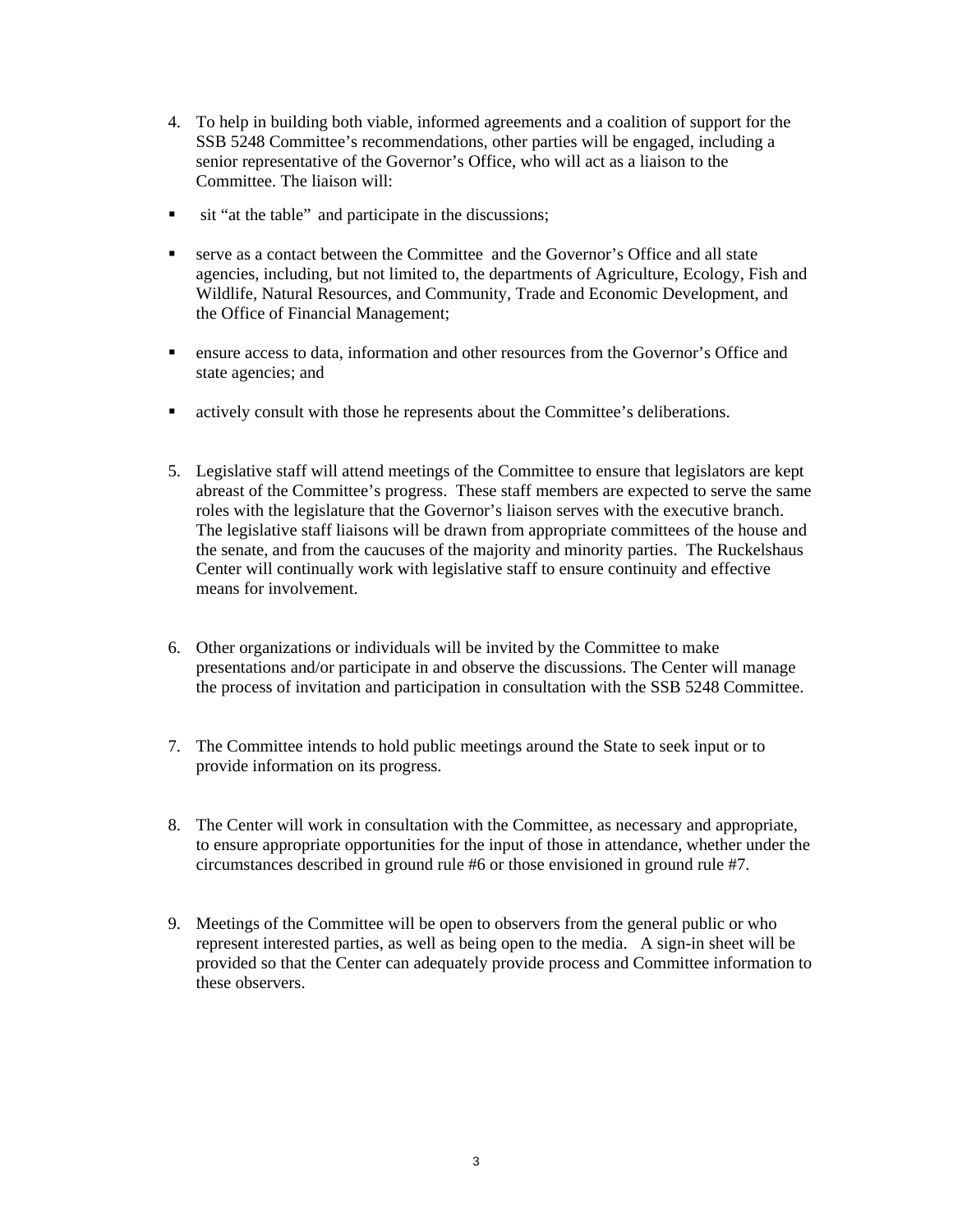#### **ROLES AND RESPONSIBILITIES OF SSB 5248 COMMITTEE MEMBERS AND ALTERNATES:**

10. All 5248 Committee members:

- are full participants in the process with an equal opportunity to voice opinions and contribute ideas in good faith;
- commit to treating other members and others who attend meetings with respect, civility and courtesy;
- recognize the legitimacy of the interests, concerns and goals of others, whether or not we agree with them;
- will make a special effort to listen carefully, ask pertinent questions and educate ourselves and those we represent about the interests and needs that must be addressed in a problem-solving atmosphere;
- commit to fully exploring the issues and searching for creative solutions that best serve the parties' mutual interests in addition to those of the constituents that each caucus represents.
- will be proactive in conveying issues raised by their constituents to the Committee; and
- will be proactive in communicating to their constituents the progress of the Committee, including emerging decisions and agreements of the Committee and the context or rationale for those decisions and agreements.
- 11. Each of the four caucuses will designate a "coordinator" with primary responsibilities for:
- working with the facilitator to ensure a successful process, including feedback on the facilitator's performance; and
- providing the Ruckelshaus Center with feedback, guidance and other input on key elements of the process;
- ensuring effective communication with team members and constituents; and
- ensuring that alternate members of the caucuses are prepared and able to effectively fill in for caucus members when the latter are not able to attend meetings.

#### **THE FACILITATOR'S ROLE AND RESPONSIBILITIES:**

- 12. The facilitator's role will be to manage the process in a manner that enhances the Committee's ability to perform its work and reach agreement.
- 13. With no stake in the substantive outcome, the facilitator is obligated to remain neutral on the issues. The facilitator may provide services that the caucuses request or agree to, such as serving as a "sounding board" for any of the parties, facilitating intra-caucus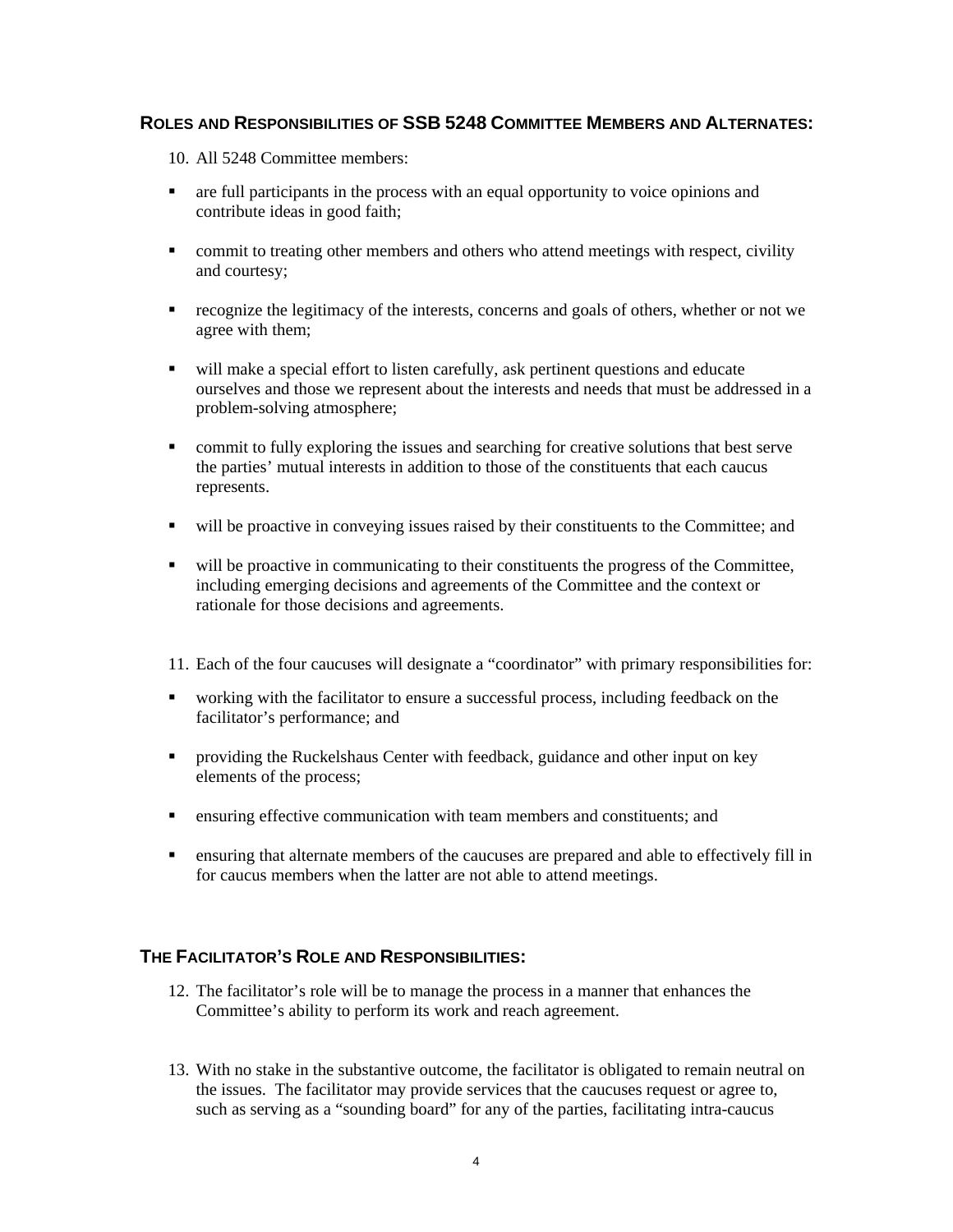discussions, acting as a liaison among the caucuses between meetings, and helping the Committee prepare briefings, reports and other public communications.

- 14. The facilitator is also responsible for: working with the parties and the Ruckelshaus Center to ensure that the work plan and schedule are adhered to and, if revisions are necessary, the parties agree to them; and managing the meetings to ensure that discussions are focused, all points of view are heard, and the spirit and intent of these ground rules are achieved.
- 15. In coordination with the Ruckelshaus Center, the facilitator will assist in writing drafts of the required reports under SSB 5248 for the Governor's Office and legislature, and in soliciting comments from the Committee. This will be done with full participation, review and approval of Committee members. Once the final version of each report has been reviewed, edited and approved by the members, the facilitator will work with them to determine the most effective ways in which to submit it to the Governor's Office and legislature.

#### **THE RUCKELSHAUS CENTER'S ROLE AND RESPONSIBILITIES:**

16. The role of the Ruckelshaus Center staff will:

- **•** be responsible for ensuring the process goes forward in accordance with SSB 5248;
- **•** have responsibility for initially organizing and then supporting the process substantively and administratively through research, analysis, writing, arranging for presentations, meetings, field visits and other needs;
- put forth other resources for consideration by and approval of the Committee;
- work with and support the facilitator as part of an integrated team to ensure an effective process;
- similarly work with the facilitator to support the caucuses to reach agreement on findings and recommendations, including policy and financial options that address the issues and desired outcomes identified by the parties;
- bring the Center's knowledge and access to information about relevant subjects and conflict resolution in related situations to assist this process;
- engage community members, opinion leaders and others as needed to make the process effective;
- It is intended that the Center will actively engage the parties in the process of fact-finding to build the groundwork for agreement. The Center is responsible for conducting and reporting on the fact-finding efforts as required by the legislation. It is intended that the scientific and other expertise of the universities be brought to bear in identifying relevant information. The Center has an affirmative responsibility to manage this process using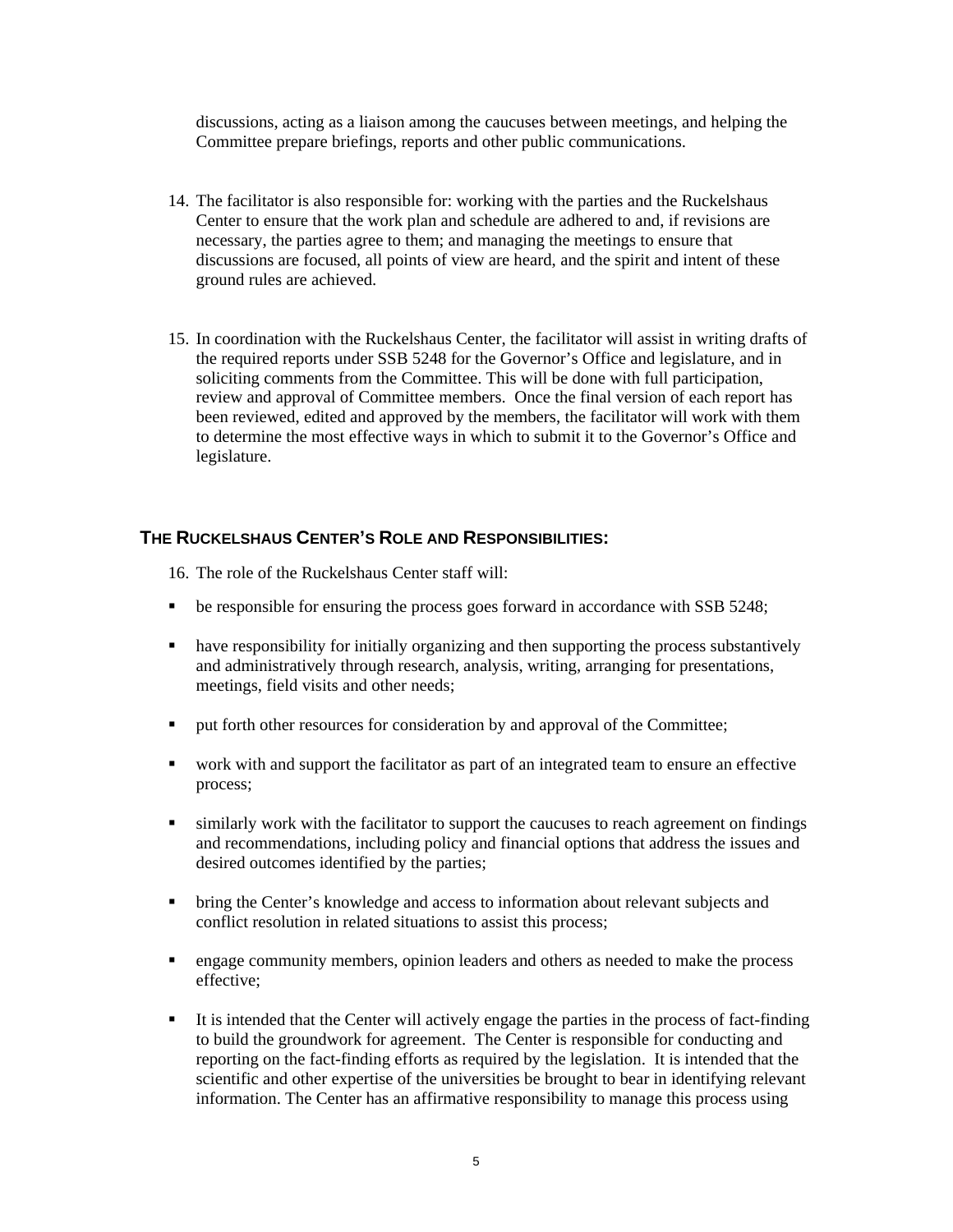these forms of expertise and other input to help ensure the validity of information brought forward, and mindful that the fact-finding is intended as an ingredient to help reach agreement. In doing so, the fact-finding should help to dispel "myths," narrow disagreements on the facts, and identify common ground on the nature and applicability of information, recognizing that there may be "grey areas" or areas where there may not be agreement. In fulfilling its responsibilities, the Center will work with the Committee to ensure that the scope, validity, acceptability and value of the fact-finding work contributes to policy and financial solutions and, in that vein, is illuminating to the Governor, legislature, participants, and others involved in resolving and affecting these issues.

- work with the facilitator to develop meeting agendas and summaries, and to distribute them to the parties and other interested and affected groups;
- **•** provide general support, logistical and administratively, to the facilitator in service of the committee;
- maintain the Committee website or web page, as needed, and other outreach that is valuable and necessary, beyond the specific communication done by caucus leads and members within their own constituencies;
- work with the parties and facilitator to write and issue the interim and final reports to the Governor and legislature;
- assist the Committee in determining how to build a broad coalition of support for the findings and recommendations; and
- perform other tasks as requested by the Committee and facilitator to support and advance the process called for by the legislation.

#### **THE ROLE AND RESPONSIBILITIES OF WORK GROUPS:**

- 17. The SSB 5248 Committee may establish working groups to undertake specific tasks. Such groups:
- will have their terms of reference, and tasks and responsibilities, defined by agreement of the Committee;
- are created to provide input to the committee and otherwise support the process in accordance with the terms of reference provided;
- may not act on behalf of the Committee unless specifically authorized by the Committee to do so; and
- and may, with the approval of the committee, include the participation of others not directly represented on the Committee.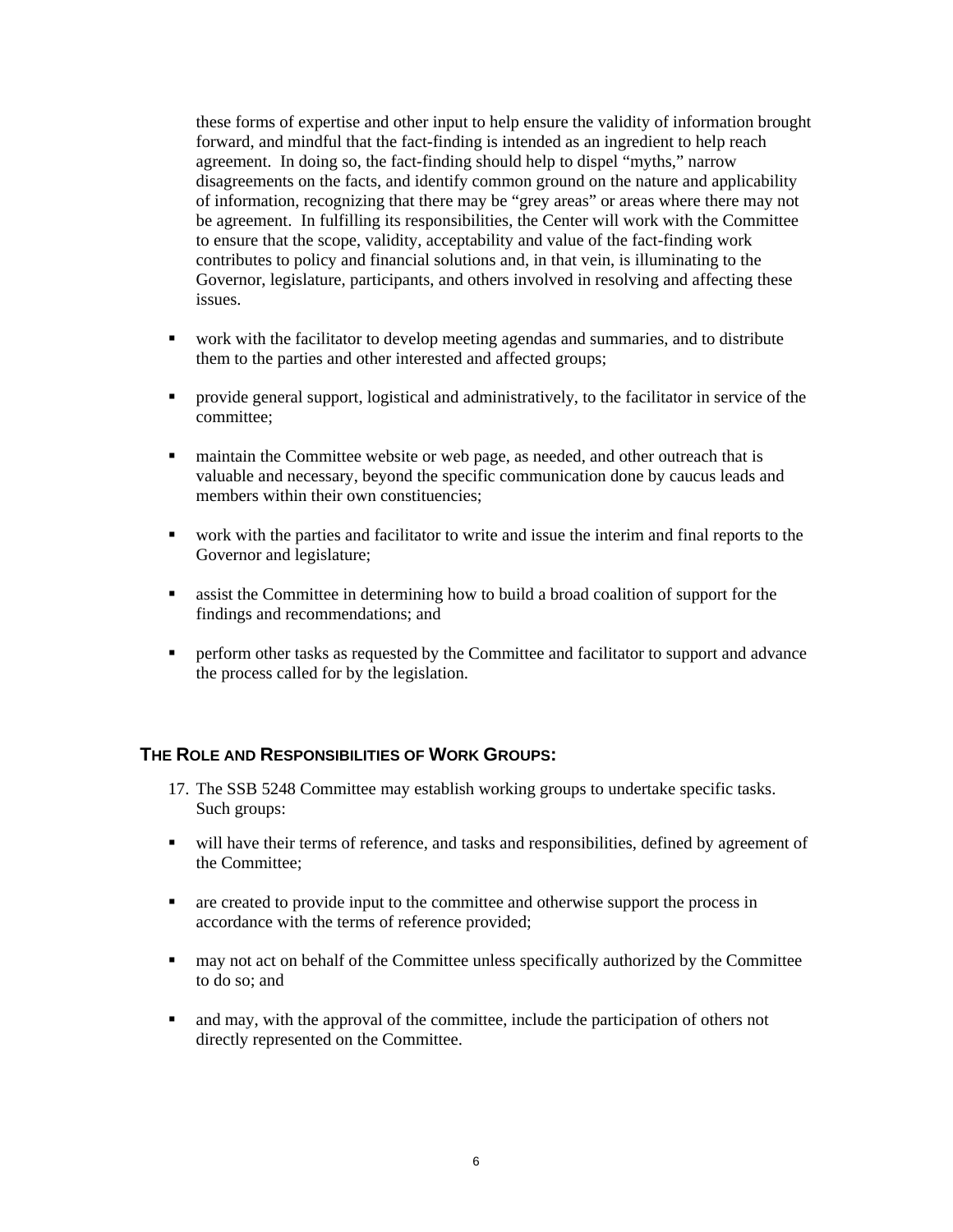#### **AGREEMENTS AND RECOMMENDATIONS:**

- 18. The Committee is expected to identify and define a wide range of interests, perspectives and opinions, and reach agreement on a set of findings and legislative recommendations by September 1, 2009. Agreement is defined as the consent of the willing participants of the 5248 process to the findings and recommendations.
- 19. If an individual Committee member cannot live with an emerging agreement of the entire group, she/he is obligated to make her/his concerns known, and the rest of the group is obligated to listen with an interest in resolving it. All are expected to work towards addressing such concerns, including such actions as requesting that the concerned party clarify the underlying interests, or identifying other dynamics that may be interfering with agreement; or proposing an alternative that not only the caucus and its constituents can support, but that it believes the other parties can support, too.
- 20. If it is not possible to reach agreement on a set of recommendations, the Center, in consultation with the parties and with assistance from the facilitator, will write a report outlining areas of agreement and disagreement. Before being submitted to the Governor and legislature, the report will be submitted to the Committee for approval so that when it is publicly released, it is the Committee's report to the Governor and legislature.

#### **MEETING AGENDAS AND SUMMARIES:**

- 21. Meetings of the Committee will be task-oriented. Draft agendas will be prepared by the facilitator and distributed to the caucus coordinators for review and comment approximately ten days before a meeting. At least five days before a meeting the "final" draft agenda will be distributed to the members. Agendas will describe the matter for discussion and the purpose of discussing it, and be accompanied by information necessary to support informed discussion.
- 22. If Committee members have or come across information that they believe would be valuable to share, they will normally bring this to the attention of the facilitator and Ruckelshaus Center to identify the most appropriate context, timing and method of distribution to the Committee. In suggesting or providing such information, Committee members should be aware of any timing issues so that there is sufficient opportunity to consider the appropriate use of the information. Nothing in this provision seeks to inhibit communication and information sharing among committee members.
- 23. Within 5 days of a meeting's adjournment, a summary of the meeting's key decisions, decisions and agreements will be developed by the facilitator and distributed to each member.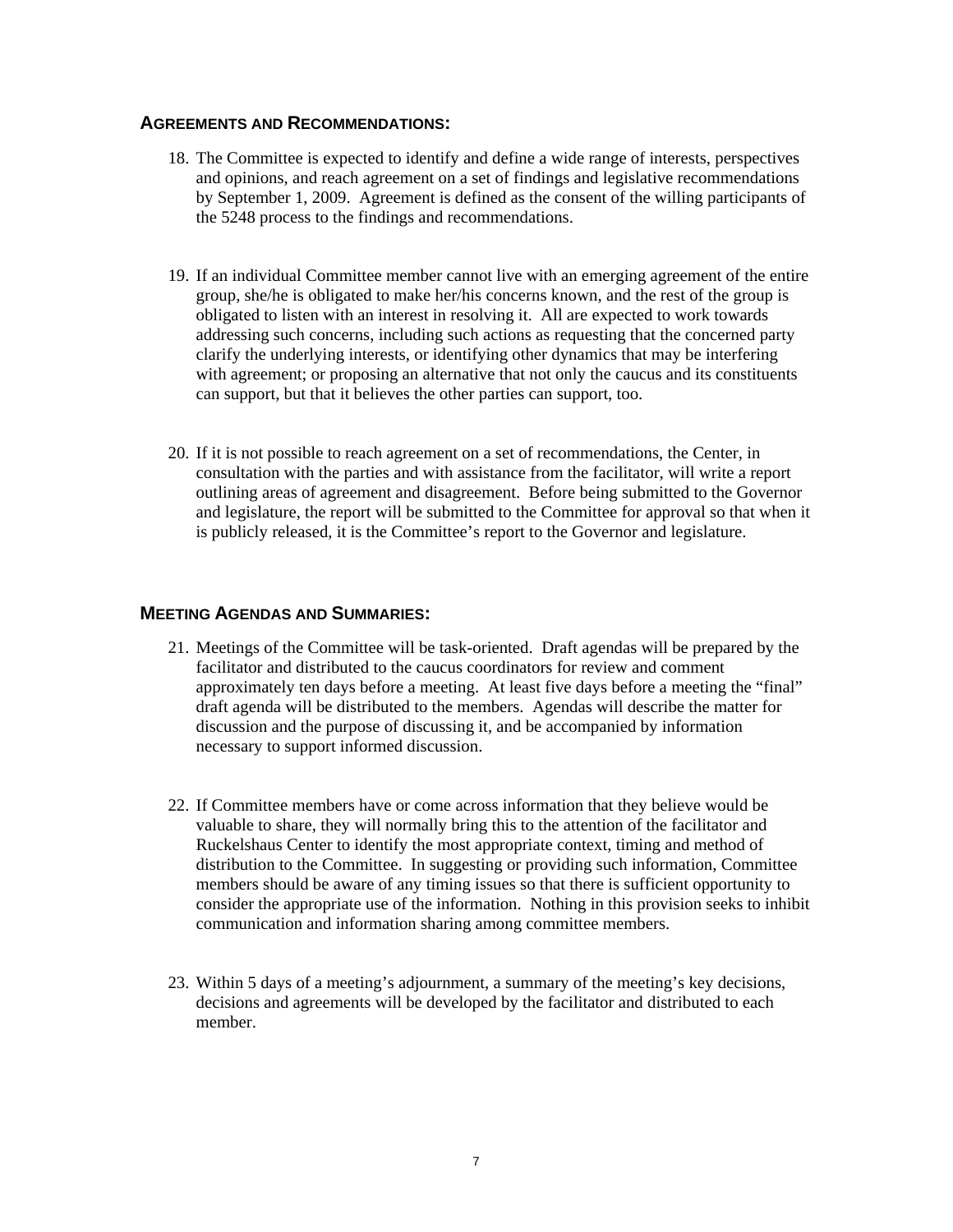- 24. Committee members are obligated to review the summaries within 3 working days for accuracy and to alert the facilitator if they find errors or unclear statements, or have questions.
- 25. If the agenda or facilitation techniques are not working, Committee members agree to inform the facilitator as soon as possible so that changes can be made and the group can proceed.

#### **PUBLIC COMMUNICATIONS:**

- 26. The Committee intends for this process to be as transparent as possible in order to gain needed input and to lay the foundation for a broad coalition of support for its findings and recommendations. To achieve this interest, the Committee, with the assistance of the Center, intends to communicate to interested and affected parties by a variety of methods, such as sending to them meeting agendas and summaries, posting those items and other relevant materials on a website, hosting public forums, providing briefings, appearing at association meetings, or soliciting input and feedback during or between meetings, including in field trips.
- 27. The Committee also intends to provide interested and affected parties, including the public-at-large, with opportunities to initiate communications with the Committee. To achieve this interest, the Committee intends to rely upon techniques such as accepting written materials and comments, including postings on the Committee website, and being accessible to hear the concerns, interests and needs of groups and individuals.
- 28. The Center will take responsibility for coordinating and gaining appropriate consistency in outreach activities.

#### **DEALING WITH THE MEDIA AND OTHER INTERESTED PARTIES:**

- 29. In order to keep the focus on the established process and avoid misunderstanding and misinterpretation, Committee members agree not to negotiate through the media or in public settings. Normally, and where feasible, the Center or the facilitator will be the designated contact for media comment about the process and its progress.
- 30. Recognizing that they will be contacted, Committee members agree that in speaking to representatives of the media or to the members of other organizations, they will be mindful and considerate of their responsibilities to maintaining trust and progress in the 5248 process, as well as their obligations to respond on behalf of their organization and otherwise responsive to a free press. Committee members, accordingly, will avoid characterizing the Committee's or other members' positions, other than as adopted by the committee. They may provide their own position or opinion, provided it has been previously communicated to the Committee, and is clearly identified as their own